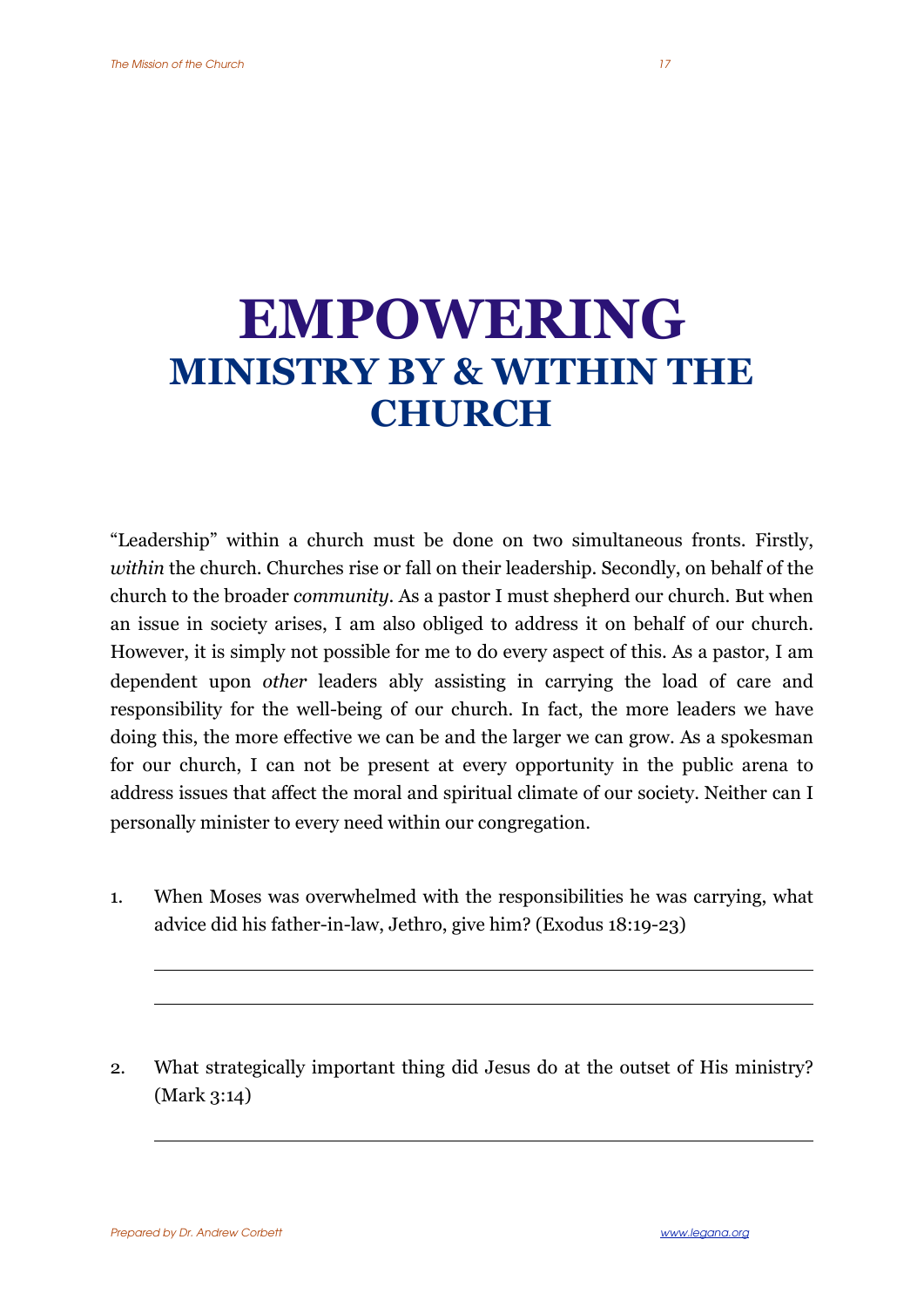In fact, most of Christ's third year of His incarnate ministry was spent privately training His disciples away from the gaze of the public.

3. Empowering others requires delegating. Why do you think that most people struggle to delegate?

Empowering means *to train, authorise and release* someone to do what they have been trained for. In Matthew 10 we read of Christ empowering His disciples to preach. Christ had perhaps spent a year having His disciples follow and watch Him. This is the first step in empowering: *modelling*. Every apprentice must *watch* their mentor first. But every apprentice must have a willingness to learn and do in order to watch well.

Shortly after I became a Christian, I felt a strong call on my life to be a preacher. As a 15 year old church kid, I now watched preachers differently. I watched bad preachers and tried to figure out why they were bad. I watched good preachers and noted what made them good. I was too young to be given the opportunity to preach in our church - so I took to the streets of Geelong (at first). I had to learn how to think on my feet, earn the attention of my audience, keep people's interest, and say something worthwhile. After Kim and I married, we served as youth leaders at Werribee Assembly of God. A new pastor was appointed whom we quickly grew to respect. Pastor Bob Smith was a great Bible teacher who took me under his wing. He taught me some of the necessary techniques for transitioning from being a preacher to becoming a teacher who preached his message. I was keen to learn and Ps Smith was prepared to give me opportunities to do so.

4. What was the empowering advice that Paul gave to his apprentice recorded in First Timothy 2:2?

Empowering involves *training* while being empowered involves a willingness to accept *instruction* and *correction*.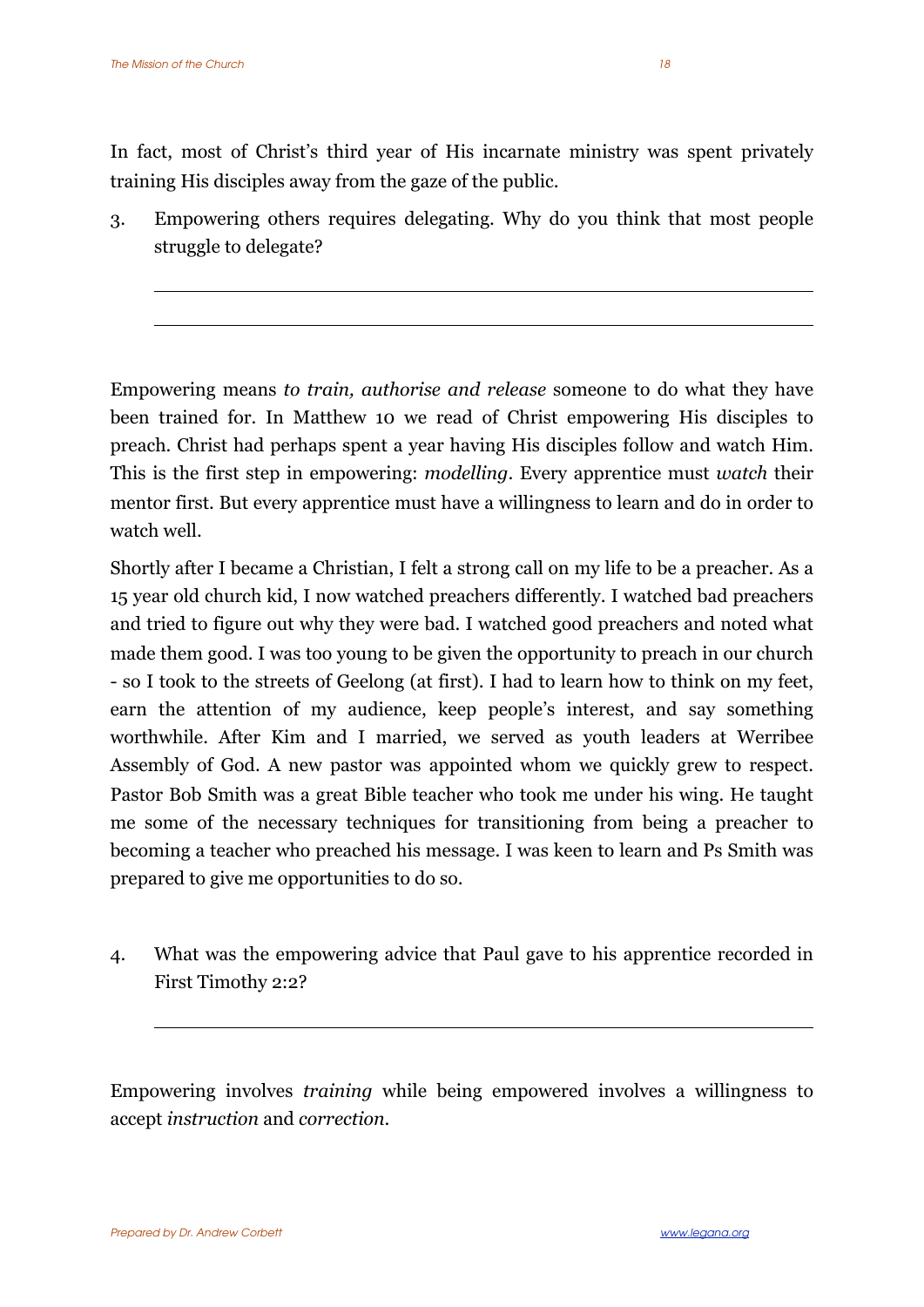We see that after Christ had modelled ministry to disciples, He then gave them a go at trying it for themselves.

5. Christ's releasing His disciples to 'have a go' is recorded in Matthew 10:5-42. Which of these instructions do you think they might have found most helpful before going out to minister?

What we observe in the above passage of Matthew is Christ *instructing* His disciples. *Instruction* is a necessary aspect to training and empowering.

### **1. MODEL**

#### **2. INSTRUCT**

#### **3. SUPERVISE**

#### **4. REVIEW**

6. What report did Christ's disciples give Him upon their return, and how did He counsel them according to Luke 10:17-20?

You cannot reach your fullest potential as a follower of Christ unless you are empowered to serve Christ. As you dispense the grace God has given you, you receive more grace for yourself (Matt. 10:8; 2Cor. 9:8).

All ministry training begins with *basic* training*.* The basis for any Christian ministry is knowledge of the Word of God. All believers, regardless of their ministry, must be acquainted with the Word of God (understand the unfolding story of God's Salvation for mankind; how the Old and New Covenants differ and why; who Jesus is; what God's will for His people today is).

7. But mere knowledge of God's Word is not the point. What does the Apostle say is the point of knowing God's Word in First Corinthians 8:1?

All Christian ministry is a reflection of the heart of God. It is imperative to *know* God through His Word and prayer (refer to Acts 6:4). This is why the more responsibility a church leader has, the more they should be acquainted with God's Word and the more practiced they should be in prayer.